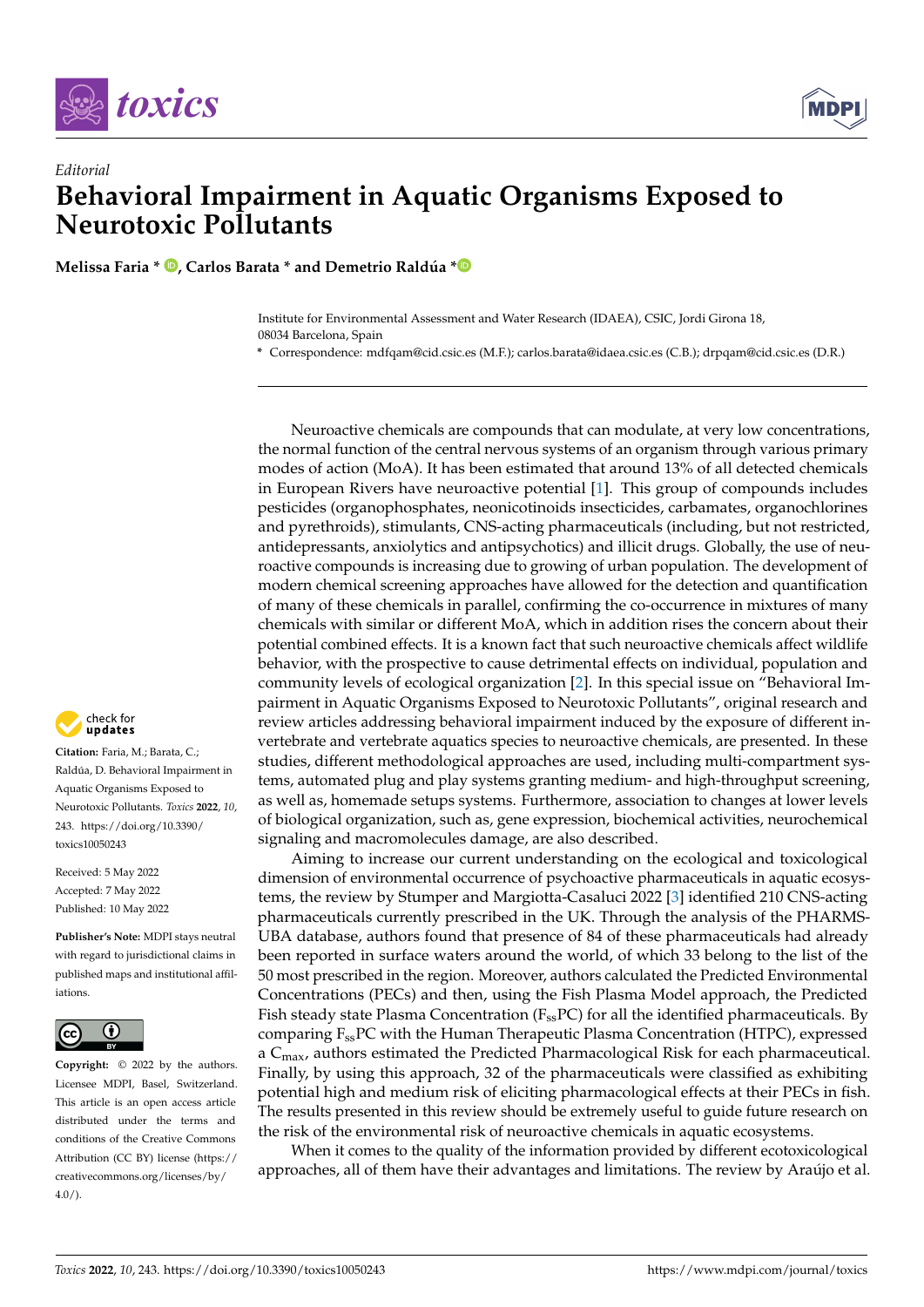2020 [\[4\]](#page-3-3) discusses the limitations of traditional and standardized forced exposure approaches in predicting the ecological relevance of the presence of chemicals stressor in the environment. Authors emphasize that, whereas a force exposure approach considers that the environments are chemically homogeneous and that the option to avoid exposure is inexistent, the natural environment is clearly heterogeneous. Therefore, one must consider that when organisms are confronted with contaminants, three different reactions should be considered: conformity, regulation and avoidance. In this review, the need to integrate a more direct assessment of ecological implications of behavioral changes due to the presence of a chemical stressor is highlighted. The authors propose an approach in which Stress and Landscape Ecology could be integrated in order to better understand the true effect of a contaminant on the structure and function of an ecosystem. This would be possible by the combination of non-forced multi-compartment approach, also known as "avoidance method", with the traditional and standardized forced exposure approach.

While there is widespread agreement that analysis of behavioral responses provides a more sensitive endpoint for assessing the environmental effects of neuroactive chemicals than lethality, environmental regulatory agencies have yet to include behavioral analysis among the endpoints to be analyzed in ecotoxicology. One assumption is that this may be due to the absence of optimized and standardized behavioral assays [\[5\]](#page-3-4). Aquatic invertebrates such as *Daphnia* spp. and *Artemia* spp. are commonly used model species to analyze different endpoints of ecotoxicological assessments, including behavior. Behavioral studies with such species have high-throughput potential, however methodological discrepancies make it difficult to be able to compare results from different studies. Two factors easily controlled that may have important implications on the response outcome are the arena size and light intensity. For *Artemia franciscana* a medium to large arena size (12 and 6 well plates) and not light intensity was crucial for a stable swimming speed response, indicating that there could be a compromise between increasing the throughput of the analyses and providing enough space for an even behavior [\[5\]](#page-3-4).

Pharmaceuticals are a major emerging category of chemicals that pose real concern for the health of aquatic ecosystems. Invertebrate species play an essential role in the stability and well being of the ecosystems and are most threatened by the presence of these chemicals. The anti-depressant drug fluoxetine, at environmental relevant concentrations, increased swimming speed of *A. franciscana* [\[5\]](#page-3-4). On another study from this SI, the MoA of deprenyl was assessed for the first time in *Daphnia magna*. Deprenyl is a drug prescribed to treat major depressive disorders and Parkinson's Disease, increasing serotonin signaling through inhibition of monoamine oxidase (MAO) [\[6\]](#page-3-5), the enzyme responsible for its breakdown. Behavioral changes observed in *D. magna* exposed to deprenyl included low basal locomotor activity and reduction in the habituation light stimuli. Furthermore, *D. magna* exposed to deprenly exhibited inhibition of MAO-activity and a concomitant increase in the serotonin and dopamine levels, suggesting the presence of vertebrate MAO-like activity in this species. Finally, as proof of concept, behavior and molecular changes caused by deprenyl were found contrary with those observed for serotonin antagonistic drug, 4-Chloro-DLphenylalanine (PCPA).

An analogous study was executed using *Danio rerio* (zebrafish) larvae exposed to the serotonin signaling stimulants deprenyl and fluoxetine and to the serotonin synthesis inhibitor PCPA [\[7\]](#page-3-6). Similar behavioral outcomes were observed for both anti-depressants, including hypolocomotion, reduced escape responses evoked by vibrational and visual stimuli and increased habituation to the vibrational stimuli, which contrasted with those observed for PCPA. At lower levels of organization, deprenyl's effect was more potent, abolishing MAO activity, downregulating serotonin synthesis and transporter genes and augmenting serotonin and dopamine levels. Moreover, co-exposure of opposed serotonin signaling drugs revealed full recovery of several impaired responses. It is also interesting to highlight the homology of responses observed between *D. magna* and *D. rerio* to acute deprenyl exposure.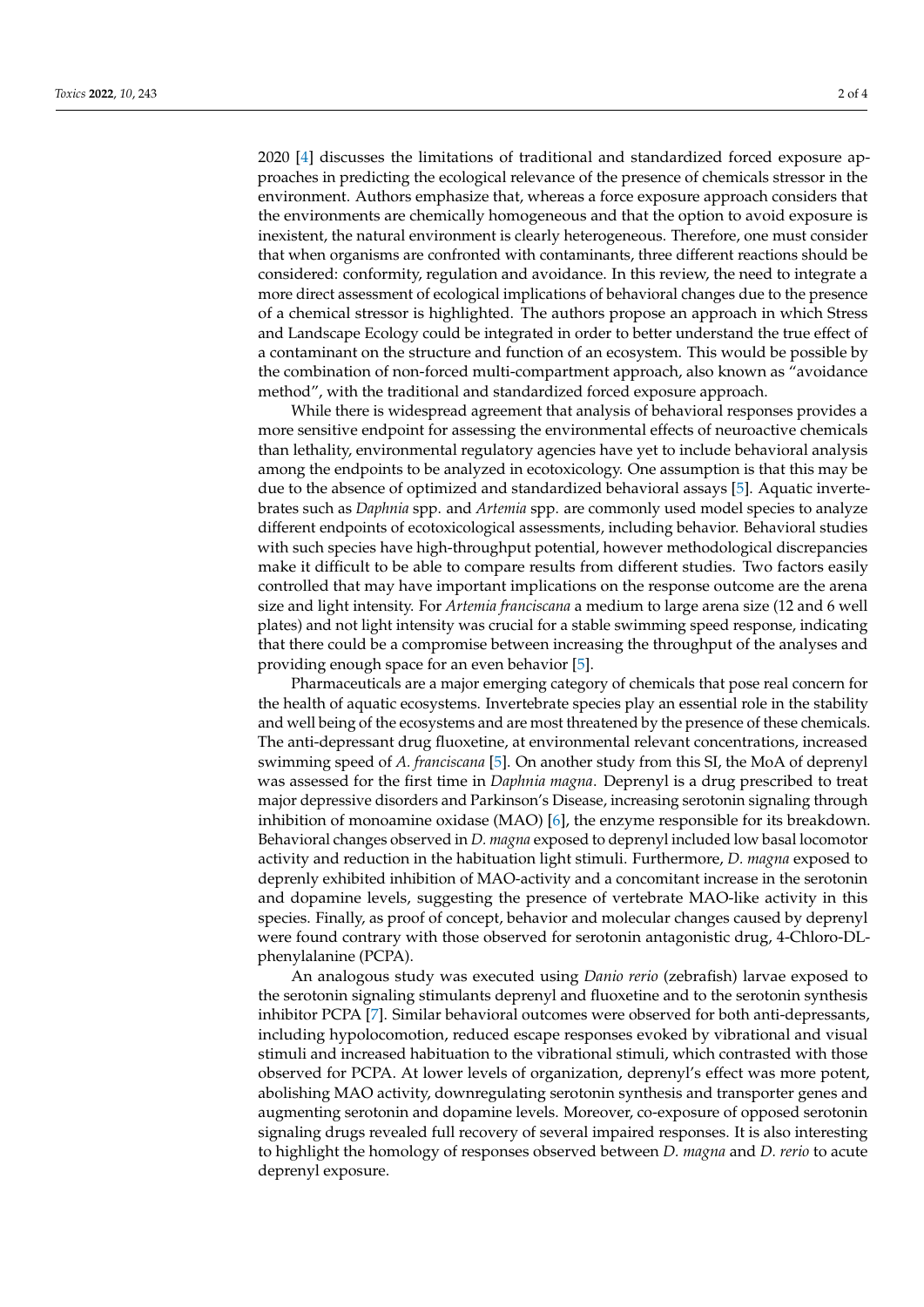It is a well-known that the developing brain is more sensitive to the effect of chemicals than the adult brain [\[8\]](#page-3-7), and that developmental exposure may result in subtle effects but can have a profound impact when amortized across the life span of and organism, permanently altering normal biological processes, which can be reflected in the organism behavior. When testing new chemicals, conventional OECD toxicity tests may not reflect their true hazardous impact to organism in the natural environment, therefore multiple experimental approaches should be applied for proper risk assessment. Anti-fugal natural extracts *Equisetum arvense*, *Mimosa tenuiflora* and Thymol, are suggested as a safer alternative for synthetic fungicides. Zebrafish developmental exposure to sublethal concentrations, up to 200 times lower than the reported 50% lethal concentrations (LC50s), showed that the first two extracts could be safe to use due to mild or absence of biological significance, however, Thymol showed to be lethal, teratogenic, alter antioxidant defenses and induce fear- and anxiety-like disorders in zebrafish eleutheroembryos [\[9\]](#page-3-8).

Risk assessment of chemicals is usually conducted for individual chemicals whereas mixtures of chemicals occur in the environment. The different combinations of chemicals are associated with significantly different effects on communities of aquatic ecosystems. Considering that neuroactive chemicals are a group of contaminants that dominate the environment, it is then imperative to understand the combined effects of mixtures [\[10\]](#page-3-9). The commonly used models to predict mixture effects, namely concentration addition (CA) and independent action (IA), are thought to be suitable for mixtures of similarly or dissimilarly acting components, respectively. Furthermore, CA and IA models may be used to evaluate observations as antagonistic (less effect than predicted) or synergistic (higher effect than predicted). However, these predictions are mainly based for survival as endpoint, and it is unclear whether they can be implemented for mixture studies addressing behavioral endpoints. One challenge for the application of these predictive models (CA and IA), is that not always neuroactive substances based on similar MoA may have similar behavioral responses, so the question leis whether these models can be used to predict combined effects for neuroactive chemicals mixtures with different MoA but similar behavioral responses. Another issue that rises is whether chemicals with opposing effects can be predicted as antagonistic. In this special issue, Ogungbemi et al. 2021 [\[10\]](#page-3-9) addressed these questions by investigating the effect over zebrafish embryos spontaneous tail coiling (STC) following exposure to mixtures of pesticides with different MoAs. Indeed, authors found that neuroactive substance with different MoA, such as propafenone and abamectin as well as chlorpyrifos and hexaconazole giving a similar direction of response outcome (hyperor hypoactivity) seemed to be additive and therefore could be predicted using the CA and IA models. On the other hand, results that showed mixtures with both hyper- and hypoactivity-inducing components lead to an antagonistic interaction, and therefore, to qualitatively predict mixture outcomes of multi-complex mixtures as well as to understand deviations form additivity, the authors recommend considering information on common adverse outcomes of the chemicals.

Another approach to assess effects of mixtures of neuroactive chemicals, is to use their recorded concentrations in the environment. Santos et al. 2021 [\[11\]](#page-3-10) analyzed the impact of mixtures of relevant concentrations of three common pesticides, glyphosate, chlorpyrifos and copper, over developmental stages of rainbow trout (*Oncorhyncus mykiss*). The authors found antagonistic effects over fish swimming activity when exposed to chemicals with opposing effects. It was suggested that the presence of copper and chlorpyrifos could have antagonized or reduced the effects of glyphosate on larvae swimming activity. When looking at responses at lower levels of organization, authors found additive or synergistic effects of the joint action of these pollutants, interestingly, the observed upregulation of genes involved in detoxification, mitochondrial metabolism and DNA repair suggested an adaptive response triggered to deal with toxic exposure.

In summary, this collection of original research and review works provides vital and updated information regarding research and challenges on behavior ecotoxicity of